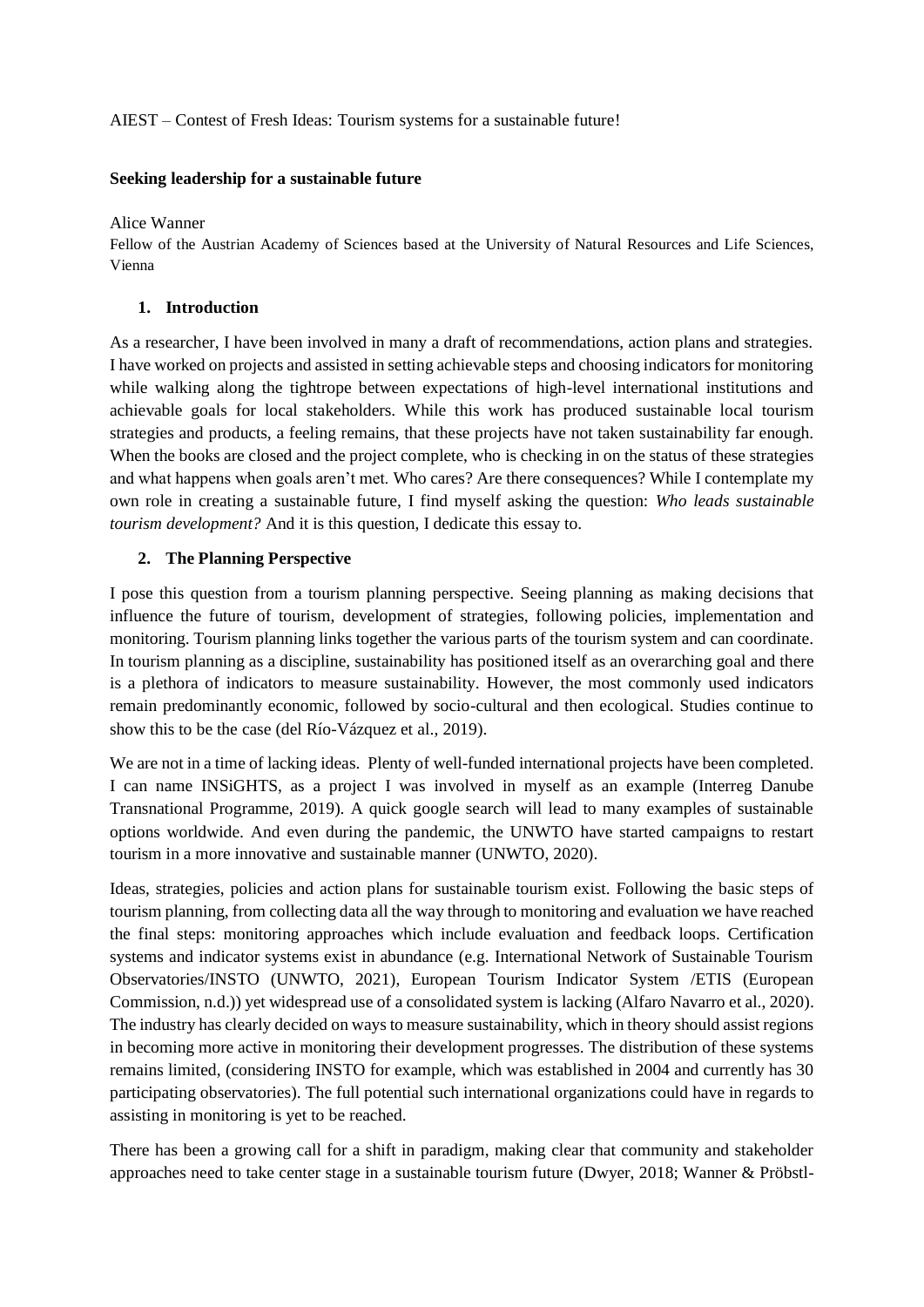Haider, 2019). Connecting with above mentioned planning perspective, there is a clear call of stakeholder participation with a stewardship function in planning approaches.

Furthermore, as a discipline tourism planning believes that sustainability is achievable in tourism. Ecological, socio-cultural and economic sustainability are positioned throughout the multi-level planning and policy structure in which tourism is developed. Planning also sees indicators as a method to measure sustainability. Choosing relevant indicators, collecting data and observing developments will thus determine when sustainability in tourism has been achieved. However, there is also a recognition, that tourism is very dynamic and standards will change over time.

The goal is to make "sustainable tourism" not a type of tourism but the underlying way in which tourism is planned and developed. Thus, asking who leads sustainable tourism development from a planning perspective must investigate who influences and sets standards, monitors them and decides when sustainability has been achieved. Only when the question has been answered, can we proceed to ensure long-term sustainability in a sector as large and diverse as tourism.

# **3. Planning a more sustainable tourism future**

Assuming that sustainability is achievable, and recognizing shortcoming in current tourism developments to achieve sustainability, strategies and policies must be taken a step further. Monitoring and evaluation may be an important aspect of this, but only if there are consequences of not complying with strategies. Generally, one might argue that if a region does not follow its strategy, they only harm themselves, but this neglects how vital it is to have a global approach towards sustainability. Drastic options might include revoking financial means or exclusion from networks. But these forms of punishment would exclude them from development instead of assist them.

I suggest building stronger support networks specifically for monitoring sustainability developments in tourism. While reporting for projects seems to lead to greenwashing outcomes and giving people what they want to hear, the suggested network should be a non-binding honest network in which there is room for failure and assistance. Networks such as INSTO (UNWTO, 2021) or displaying of European Destinations of Excellence (European Commission, 2018) continue to highlight regions which are already involved in monitoring. The entrance ticket is the ability to fulfill the criteria, which is a threshold many regions struggle with.

As certain networks already exist, this means that tourism does not have to start from scratch. Moreover, I suggest a stronger utilization of the existing structures with improved support, be it financial or via expertise, to assist local stakeholders to establish long-term monitoring practices. Binding them into a network increases accountability. Knowledge exchange and discussing problems leads to open dialogue on current issues in tourism practices. By encouraging regions to care, and teaching how to use resources efficiently in effective monitoring, one empowers regions to have the ability not only to collect data, but interpret and act on it. Thus planning, as a discipline can lead regions to sustained sustainable development.

To ensure this, having sets of usable and standardized sustainability indicators is a requirement. Current indicators systems such as those for the SDGs and ETIS should be consolidated and jointly taught and distributed in networks. There are too many options with too little focus. The more standardized the indicators, the more comparable sustainability across the globe and the tourism system. Having a clear and well communicated set of indicators, allows stakeholders to improve focused data collection. It will also give a standardized foundation on which knowledge exchange and solution finding can be based.

Naturally, regional specificities may require different approaches. There is no cookie cutter to sustainable tourism. So while a strong joint foundation of indicators provides a basis for network support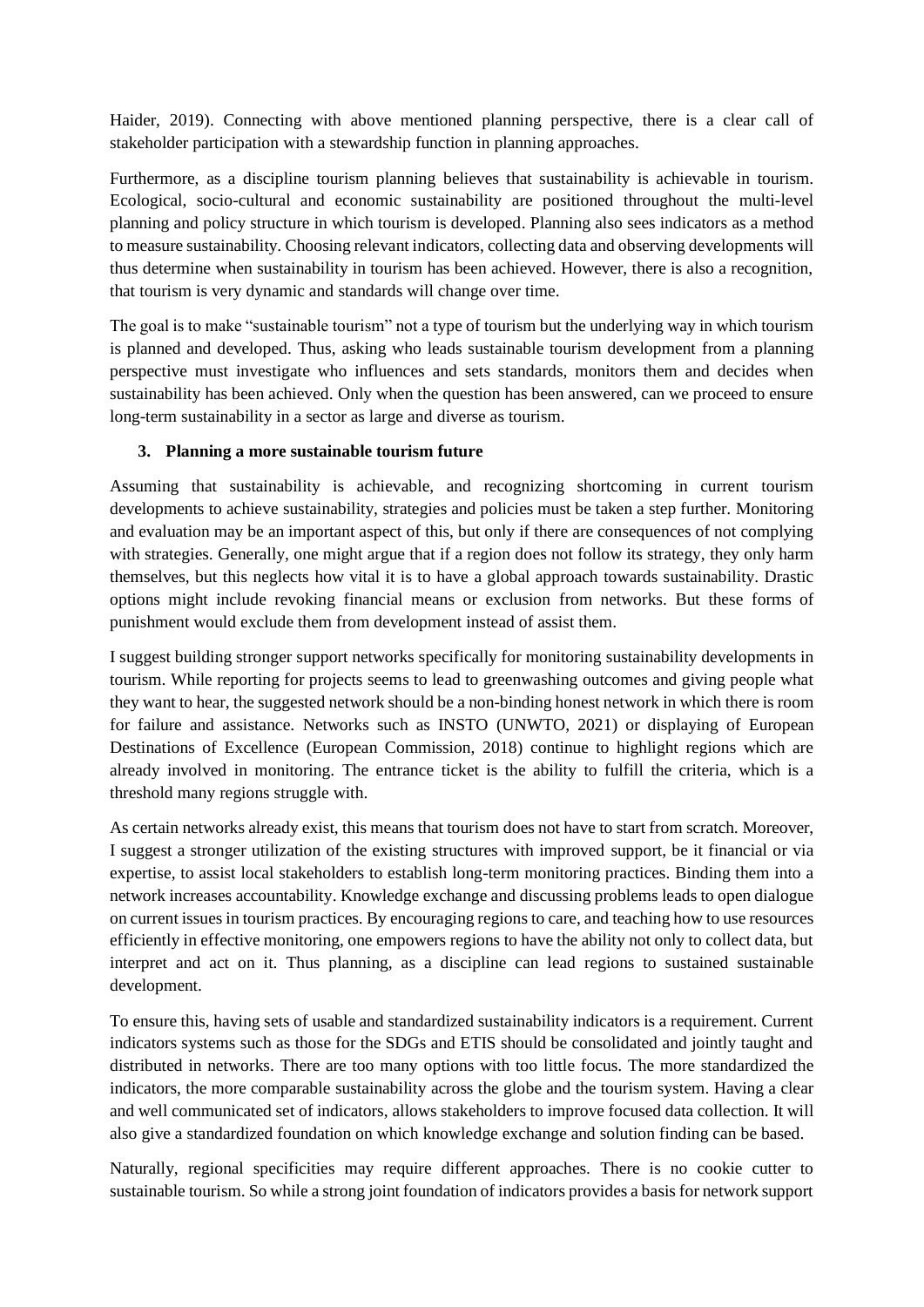and accountability, there must also be space for individuality. Considering tourism trends seeing visitors seeking high quality yet individual experiences, there must be place for tourism niches to prevail and unique factors to be utilized. With the existing lists of tourism indicators, there is no doubt that additional indicators to reflect the sustainability goals of say a rural hiking region or a spa destination could be incorporated just as well as those of a sun and sea destination. However, a focus of indicators would allow for greater mutual support and a clear focus for the upcoming years of development.

In my research I have witnessed that as a result of the pandemic, the importance of tracking economic indicators has risen. This is not entirely unjustified considering the livelihoods, employment and income generation at risk, when tourism is effectively shut down. However, I see this as a time to draw additional attention to environmental and social sustainability indicators if we are truly seeking to re-open/re-build tourism back better. Changing attitudes is never easy and the past year and a half have shown that we hold on very dearly to what we knew. It is in times like these, that leaders are needed to drive development and take planning and policy to new plateaus, to truly emerge stronger and more resilient.

There is no single leader in tourism development. Both top-down and bottom-up planning have leadership roles to claim. Organizations at international and national level will determine policy and set standards. They can demand reporting and monitoring to set indicators. However, sustainable development is truly implemented at local levels. As communities and their stakeholders are ultimately those responsible for effective tourism development. Nonetheless, being able to combine the organizational benefits of higher levels with the implementation abilities of lower levels through joint accepted indicators and monitoring, will ultimately lead to an improved sustainable future.

So instead of considering *who* is the leader behind tourism, I would argue that it is more important to consider *what* is leading tourism; and currently the *what* in tourism is sustainability. Therefore, I call to position tourism planning, as a discipline, as a leader in the tourism system. If we lead through well founded planning approaches, the need for a leader is no longer relevant. Similar to the tourism system being multifaceted and complex, so the leadership of its development will also not be a single, easy answer.

I find the questions remaining are no longer focused on leadership, but center around which indicators and monitoring processes will be effective and how social and environmental indicators can be given the position they deserve in the midst of a pandemic. How can the choice of effective indicators empower local stakeholders to create and maintain a sustainable tourism system that is right for them? And finally: How can my peers and I integrate and position ourselves in tourism planning to become the leaders the future is calling?

#### **References:**

- Alfaro Navarro, J.-L., Andrés Martínez, M.-E., & Mondéjar Jiménez, J.-A. (2020). An approach to measuring sustainable tourism at the local level in Europe. *Current Issues in Tourism*, *23*(4), 423–437. https://doi.org/10.1080/13683500.2019.1579174
- del Río-Vázquez, M. E. S., Rodríguez-Rad, C. J., & Revilla-Camacho, M. Á. (2019). Relevance of social, economic, and environmental impacts on residents' satisfaction with the public administration of tourism. *Sustainability (Switzerland)*, *11*(22). https://doi.org/10.3390/su11226380
- Dwyer, L. (2018). Saluting while the ship sinks: the necessity for tourism paradigm change. *Journal of Sustainable Tourism*, *26*(1), 29–48. https://doi.org/10.1080/09669582.2017.1308372